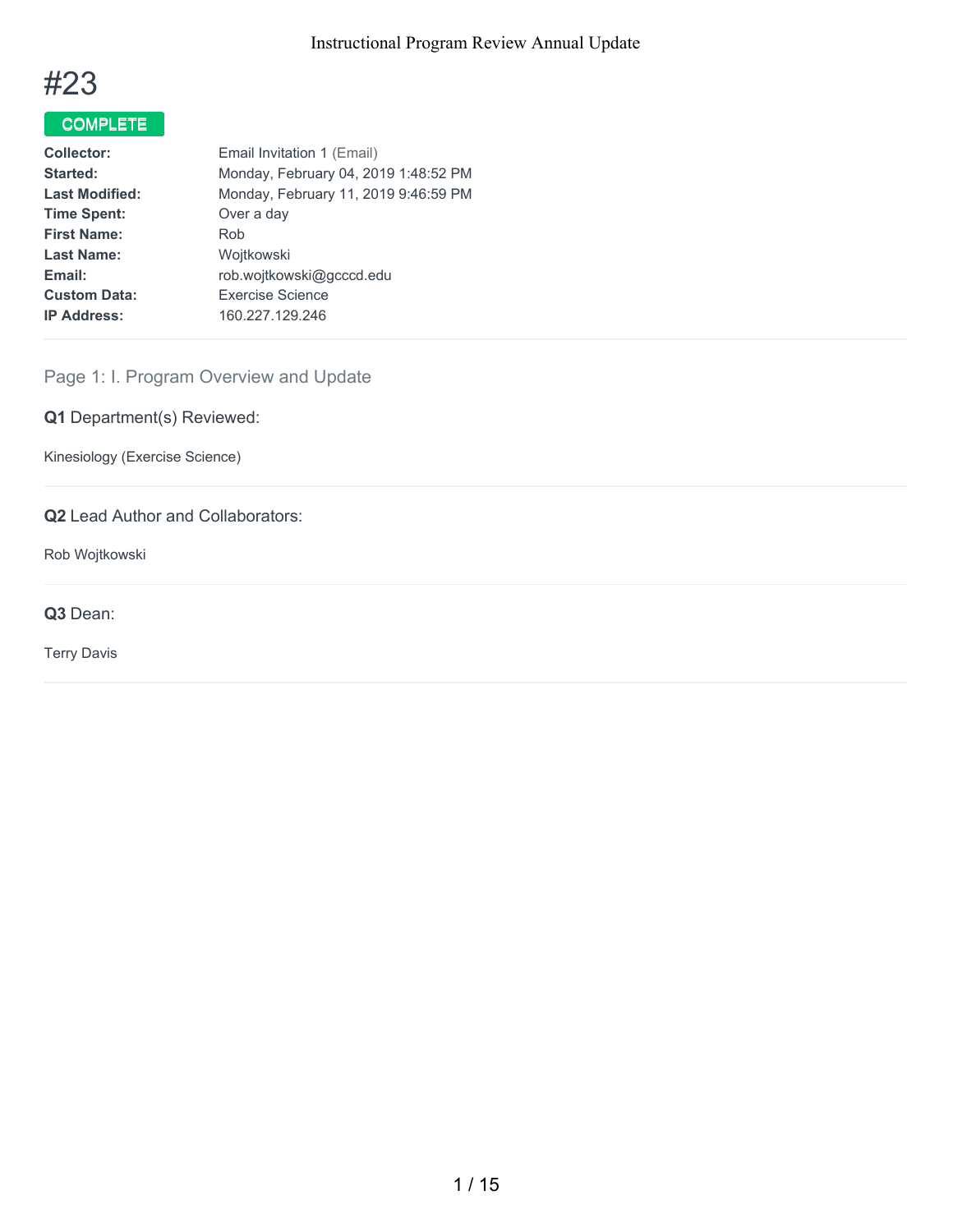**Q4** Program Update (Required): Please summarize the changes, additions, and achievements have occurred in your program since the last program review. To access last year's program review, visit the IPRPC Intranet Page, accessible here.

The Exercise Science Department now can fully utilizing our fitness center as the dynamic classroom we have planned for in the past. By the inclusion of technology in our fitness center via video and sound, instructors can better assist our students in accessing the curriculm.

In the Spring of 2019 we offered ES 180 (Self Defense) which is a combative course which can be used for our Exercise Science (ES) major. We have not offered this course since Spring 2010. In the Spring of 2019 we also offered ES 60 (Badminton) and ES 76 (Tennis) which are individual courses. Due to an instructor retirement in tennis and an instructor illness in badminton these two classes have not been able to fill for the last year. These additions are very important for our ES Major students who have to take three classes in the following four areas: combative, individual, team and fitness classes. By not offering these to areas, Cuyamaca College ES majors had to take these classes at Grossmont College or another Community College. Cuyamaca College can now allow our ES major students to complete all their requirements at our college.

The ES department now has a new full time dean - the Dean of Athletics, Exercise Science and Health. Instead of having our ES athletics courses under one dean and all our other ES courses under a different dean for the past decade, the ES department has only one dean to streamline communication, policies and most importantly understanding of our specific needs, challenges and unique courses.

Our Certificate of Specialization – Recreational Leadership-School-Based Programs no longer has a requirement of ES 273 (work experience class) which was not useful for this certificate. With this change, the ES department is hopeful to continue to market this class and increase the numbers of students attaining this certificate.

The ES department has deleted courses that were not being offered (ES 20, ES 35, ES 80abcd, ES 84abcd, ES 88abcd, ES 150). Many of these courses were never offered at Cuyamaca College.

Furthermore, the ES department has deactivated a number of courses (ES 15, ES 18, ES 254 & 254L). Although we are not offering these courses currently, as our department continues to adjust from having an "open entry" fitness center to a stand alone class format utilizing the fitness center, the ES department might revisit these classes for our students at Cuyamaca College.

The ES department has submitted degree maps for our two majors (Kinesiology for Transfer AA-T and Exercise Science) and our one certificate (Recreational Certificate-School Based Programs).

The ES department has created a flier for the counselors and our outreach department with all ES classes listed and divided between individual, team, fitness and combative courses. Furthermore, the ES department has tried to increase marketing efforts to bring greater awareness of our department offerings to the community.

## Page 2: IIB. Student and Program Learning Outcomes

**Q5** Do you have an assessment plan on file with SLOAC? If you have not already done so, you can submit your program's assessment plan to SLO Coordinator, Tania Jabour, at tania.jabour@gcccd.edu. **Yes**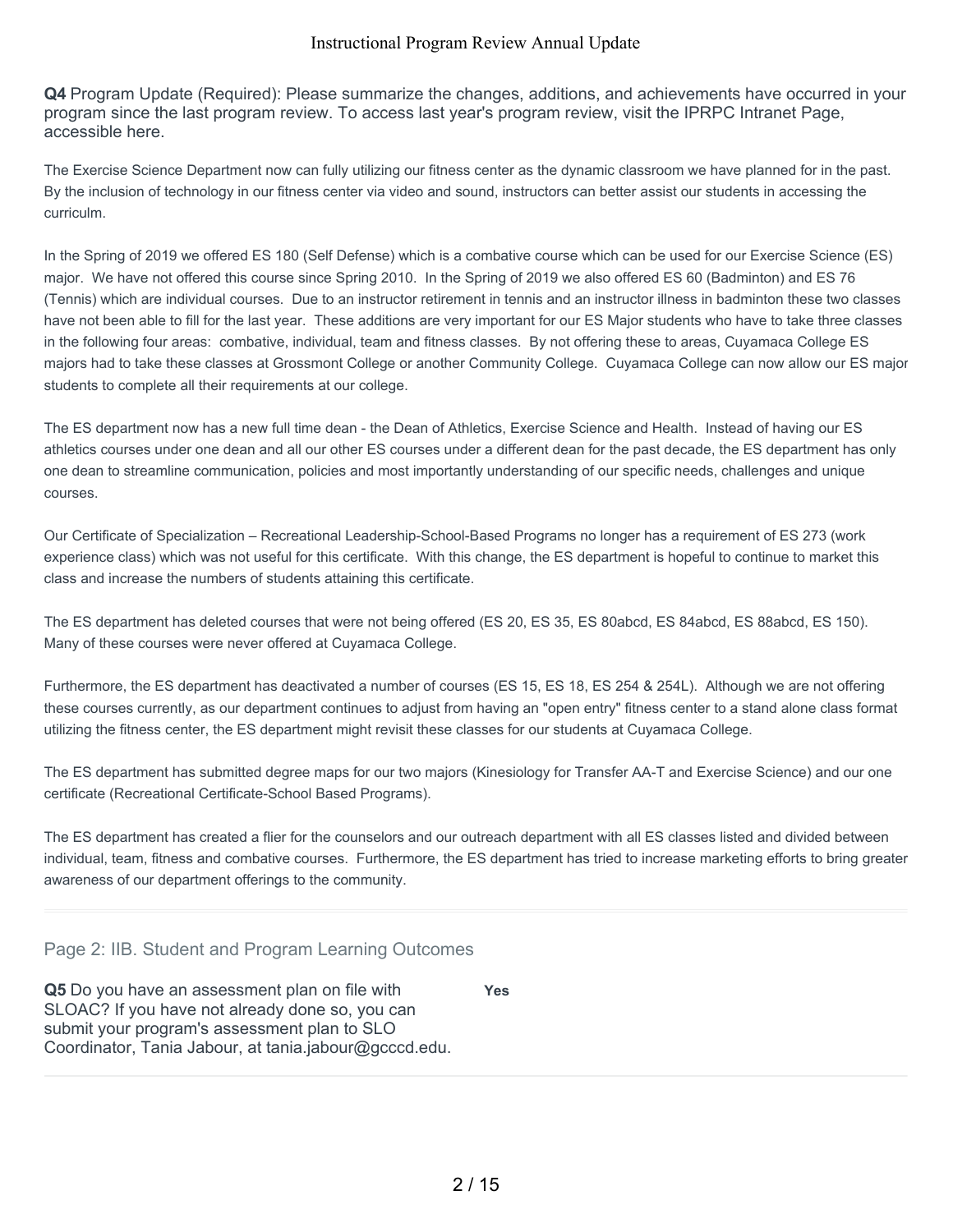**Q6** Please provide an analysis of your student learning outcomes (SLO) findings and what changes, if any, were made as a result.

At our ES department discipline meetings, faculty acknowledged that many of the course specific SLOs are not appropriate. The ES department is going to be changing many of our course SLOs this year to more accurately reflect our courses current learning objectives. Unfortunately, many of our course SLOs are the same between courses and do not reflect the learning and exit skills attained by our successful students.

| Q7 Review your PLOs. Are the listed PLOs an accurate<br>reflection of the program's current learning objectives? | <b>No</b> |
|------------------------------------------------------------------------------------------------------------------|-----------|
| Q8 Are the PLOs mapped onto the course SLOs?                                                                     | <b>No</b> |

#### **Q9** Discuss your assessment plan for the PLOs.

At our professional development discipline meeting this year, the ES department tried to make our department PLOs more accurate to reflect our departments learning objectives. Our ES department chose to divide our PLOs into four categories for our ES major classes:

Team Sport – soccer, volleyball, basketball Individual Sport – tennis, badminton Fitness – aerobics, weight lifting, physical fitness Combatives – self defense

Groups of faculty came up with PLOs for each area that will have similarities between the courses offered in the specific area. For example, individual sports (badminton and tennis) created a PLO to Identify different strokes utilized in the course. Our current PLO's are too specific for an individual class rather than being used for multiple classes. The ES department has paired down our current department PLOs from 11 to a manageable 4 PLOs per area. By our faculty "buying in" to changing our departments PLOs, it has sparked interest in our faculty to change our specific course SLOs to better accurately reflect our courses learning objectives. Many of our faculty not only produced new PLOs at our discipline meeting but have already offered changes to their specific course SLOs.

It is the ES departments goal to officially change our PLOs this year. Furthermore, the ES department is going to be changing many of our course SLOs this year to more accurately reflect our courses current learning objectives. Unfortunately, many of our course SLOs are the same between courses and do not reflect the learning and exit skills attained by our successful students.

## Page 3: IIB. Student Achievement

**Q10** How has the program's success rate changed over the past year?

Our ES department has seen the success rate increase in the following courses this past year:

ES 14a 65%(spring 2017) to 79% (spring 2018) ES 250 59% (spring 2017) to 68% (spring 2018) ES 271 63% (spring 2017) to 69% (spring 2018)

These were the only classes that did not achieve a success rate of over 70% in spring 2017. All three courses have shown an improved success rate in spring 2018 with ES 250 attaining a success rate over our department goal of 70%.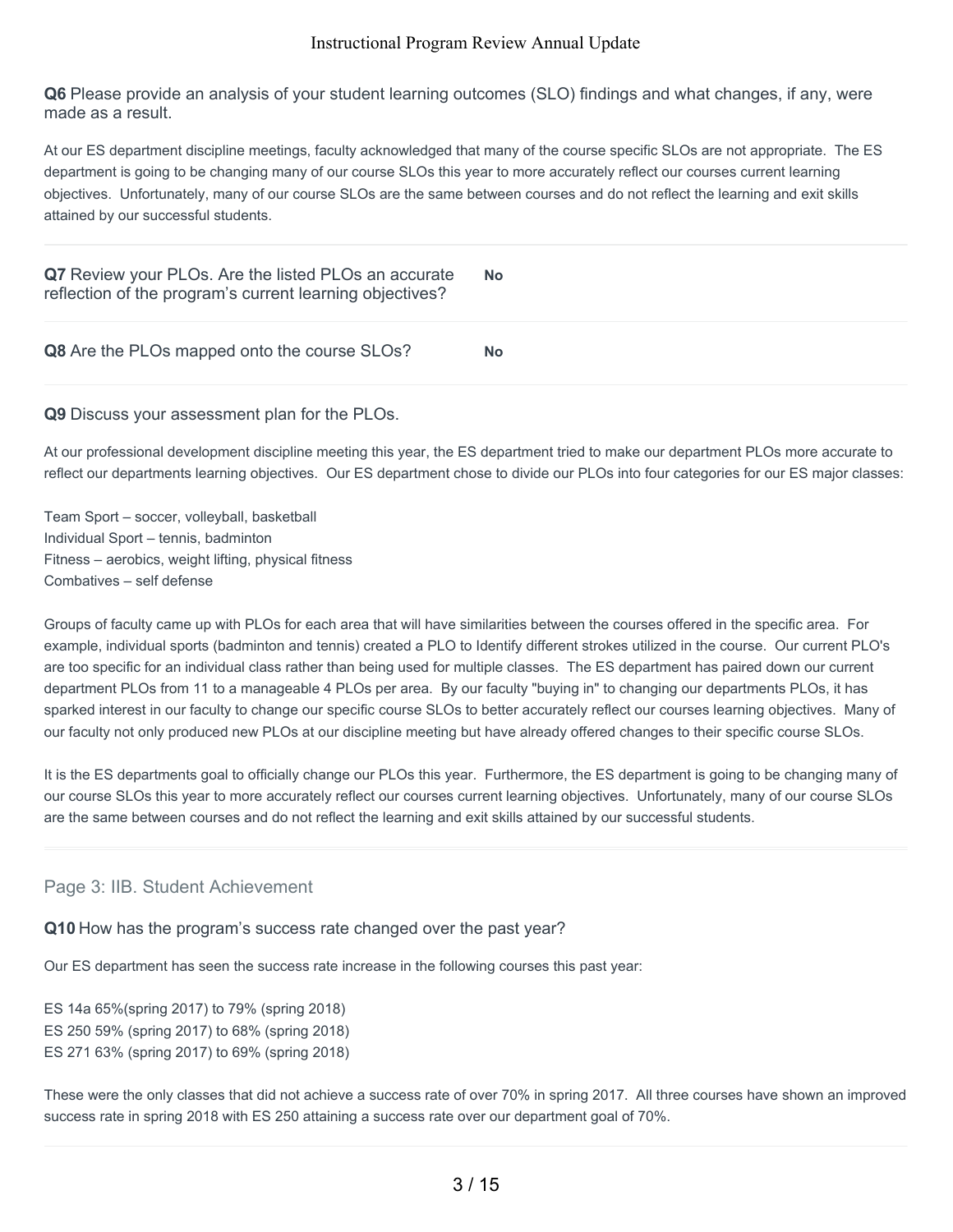**Q11** The College has set a 2024 goal of reaching a 77% course success rate (students passing with a grade of A, B, C, or P out of those enrolled at census) for the College as a whole. Consider how your will program help the College reach its long-term goal of increasing the course success rate to 77%. This is intended to provide a goal for improvement only; programs will not be penalized for not meeting the goal. What is your program's one-year goal for success rate across all courses in the program?

The ES departments success rate goal is 70% across all courses in our program. 29 of the 33 courses included in the spring 2018 data achieved success rates of over 77%. It is safe to say that the ES department is poised to support the college in reaching the 2024 goal of 77% course success rate.

**Q12** Which specific groups (by gender and ethnicity) have success rates lower than that of the program overall?

The data from spring 2018 shows that all groups (whether by gender or ethnicity) have a success rate higher than the programs goal of 70%. In fact, all these groups have a success rate higher than the college's 2024 goal of 77%.

**Q13** What program (or institutional) factors may be contributing to these lower rates of success for these groups of students?

None at this time.

**Q14** What specific steps will the program take to address these equity gaps in the 2019/20 academic year?

None needed at this time.

| Q15 How do these activities align with the goals set forth<br>in your last comprehensive program review?                                                                                                                                                    | <b>Respondent skipped this question</b> |
|-------------------------------------------------------------------------------------------------------------------------------------------------------------------------------------------------------------------------------------------------------------|-----------------------------------------|
| <b>Q16</b> OPTIONAL: If you would like to attach any charts or<br>additional documentation (aside from the program review<br>report prepared by the IESE Office), please upload it<br>using the button below. You can upload PDF, Word, and<br>image files. | Respondent skipped this question        |
| Page 4: Distance Education<br>Q17 Does your program offer any courses via distance<br>education (online)?                                                                                                                                                   | <b>Yes</b>                              |
| Page 5: Distance Education Course Success                                                                                                                                                                                                                   |                                         |
| Q18 Are there differences in success rates for distance<br>education (online) versus in-person sections?                                                                                                                                                    | <b>No</b>                               |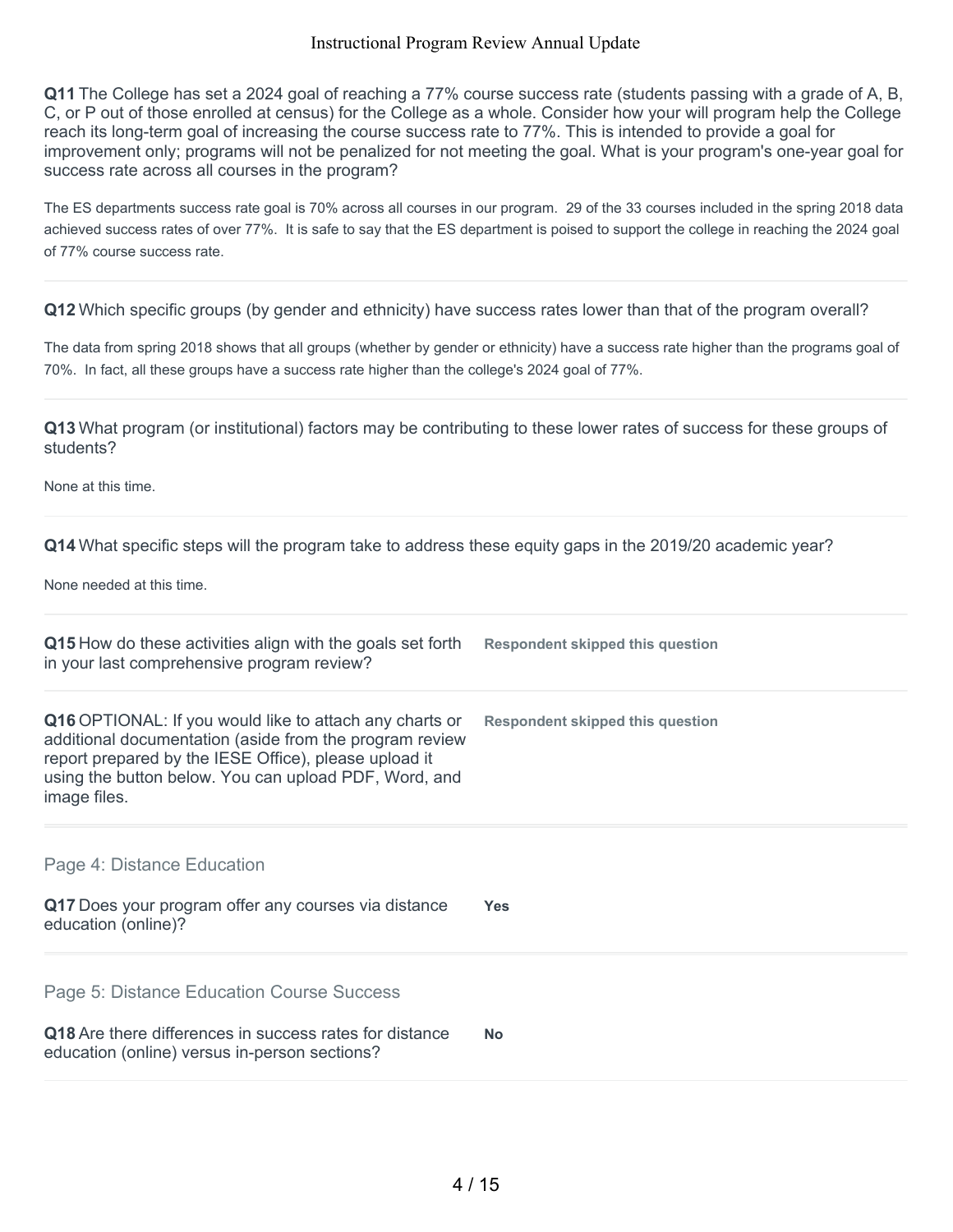**Q19** If there are differences in success rates for distance education (online) versus in person sections, what will the program do to address these disparities?

Our ES department currently only offers one online course (ES 250) and do not offer this course face-to-face.

| Page 6: IV. Previous Goals: Update (If Applicable)                                   |                                                    |  |
|--------------------------------------------------------------------------------------|----------------------------------------------------|--|
| Q20 Would you like to provide an update for your<br>previous program review goal(s)? | <b>Yes</b>                                         |  |
| Page 7: Previous Goal 1                                                              |                                                    |  |
| Q21 Previous Goal 1:                                                                 |                                                    |  |
| Put a smart classroom in D100 (gym) so our students can access the curriculum        |                                                    |  |
| Q22 Link to College Strategic Goal(s):                                               | <b>Guided Student</b><br><b>Pathways</b>           |  |
|                                                                                      | <b>Student Validation and</b><br><b>Engagement</b> |  |
|                                                                                      | In Progress                                        |  |

**Q24** How was the goal evaluated? If the goal is "in progress," how will it be evaluated?

Currently, our ES department has purchased the projector for D100 (June 2018). Unfortunately, the electrical setup, mounting of the projector and software setup has not occurred yet. It is planned for Spring 2019 at this time.

**Q25** Please provide the rationale for this goal:

D100 is the largest and most utilized classroom on campus that is not a smart classroom. By making D100 into a smart classroom, instructors can utilize technology to help our students access the curriculum.

**Q26** Please provide the goal action steps for the year (previously "Activities"):

- 1. District put electrical outlets and wiring in D100 near proposed mounting of projector.
- 2. College finds funds and utilizes outside company to mount the projector with appropriate hardware.
- 3. Proper software is setup so instructors can use smart classroom in their classes.

**Q27** Do you have another goal to update? **Yes**

Page 8: Previous Goal 2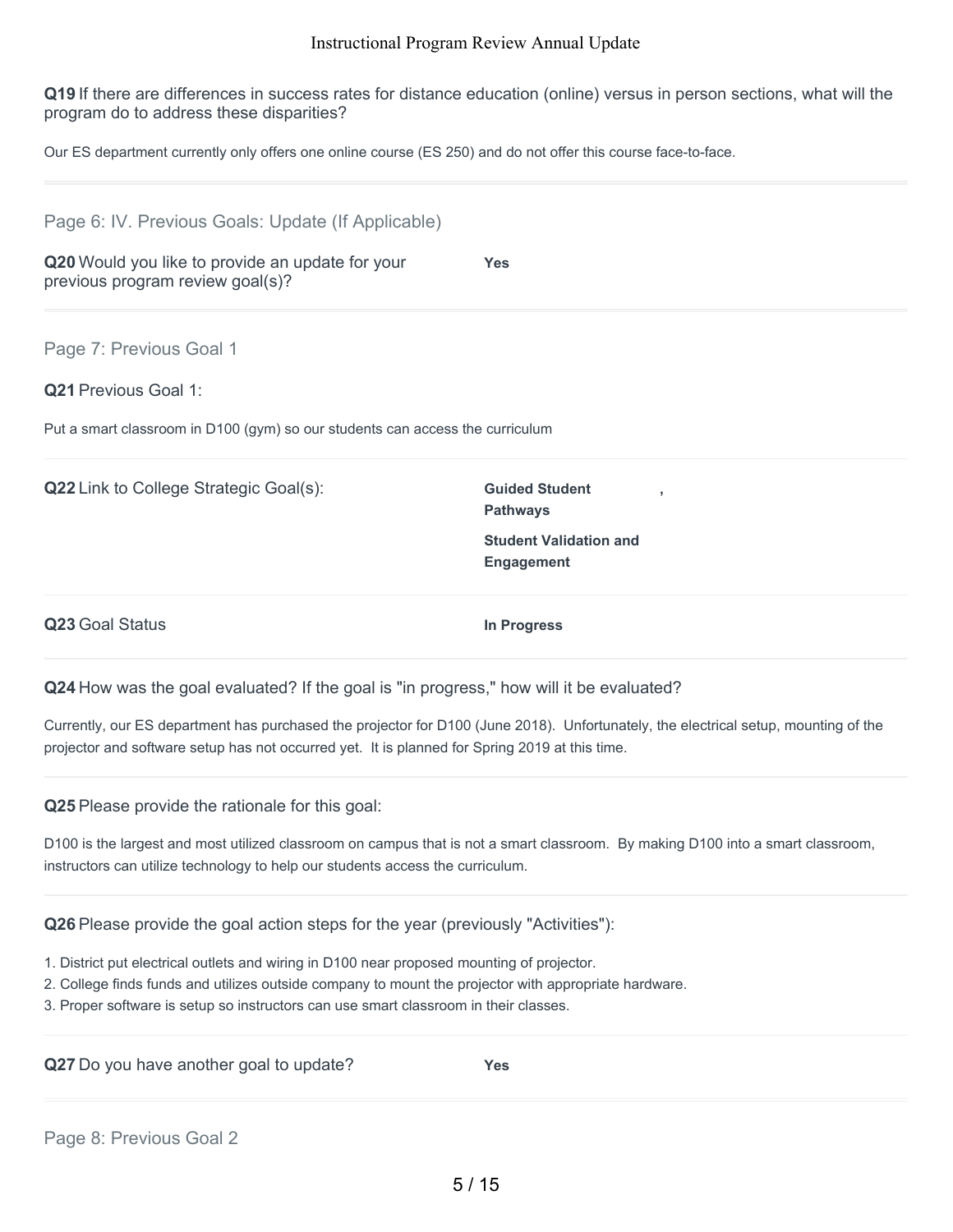#### **Q28** Previous Goal 2:

Create degree maps for our two majors (Kinesiology for Transfer AA-T and Exercise Science) and our one certificate (Recreational Certificate-School Based Programs).

| Q29 Link to College Strategic Goal(s):                                                                                                                                           | <b>Guided Student</b><br><b>Pathways</b> |
|----------------------------------------------------------------------------------------------------------------------------------------------------------------------------------|------------------------------------------|
| Q30 Goal Status                                                                                                                                                                  | <b>Completed</b>                         |
| Q31 How was the goal evaluated? If the goal is "in progress," how will it be evaluated?<br>The Exercise Science department handed in these degree maps to the VP of Instruction. |                                          |
| Q32 Please provide the rationale for this goal:                                                                                                                                  | <b>Respondent skipped this question</b>  |
| Q33 Please provide the goal action steps for the year<br>(previously "Activities"):                                                                                              | Respondent skipped this question         |
| Q34 Do you have another goal to update?                                                                                                                                          | <b>Yes</b>                               |
| Page 9: Previous Goal 3<br>Q35 Previous Goal 3:                                                                                                                                  |                                          |

Modify existing Recreational Certificate-School Based Programs to increase the number students that are awarded the certificate.

| Q36 Link to College Strategic Goal(s): | <b>Guided Student</b><br><b>Pathways</b>           |  |
|----------------------------------------|----------------------------------------------------|--|
|                                        | <b>Student Validation and</b><br><b>Engagement</b> |  |
| Q37 Goal Status                        | In Progress                                        |  |

**Q38** How was the goal evaluated? If the goal is "in progress," how will it be evaluated?

After modifying this certificate, the ES department is hoping to increase students attaining this certificate through an information and marketing campaign.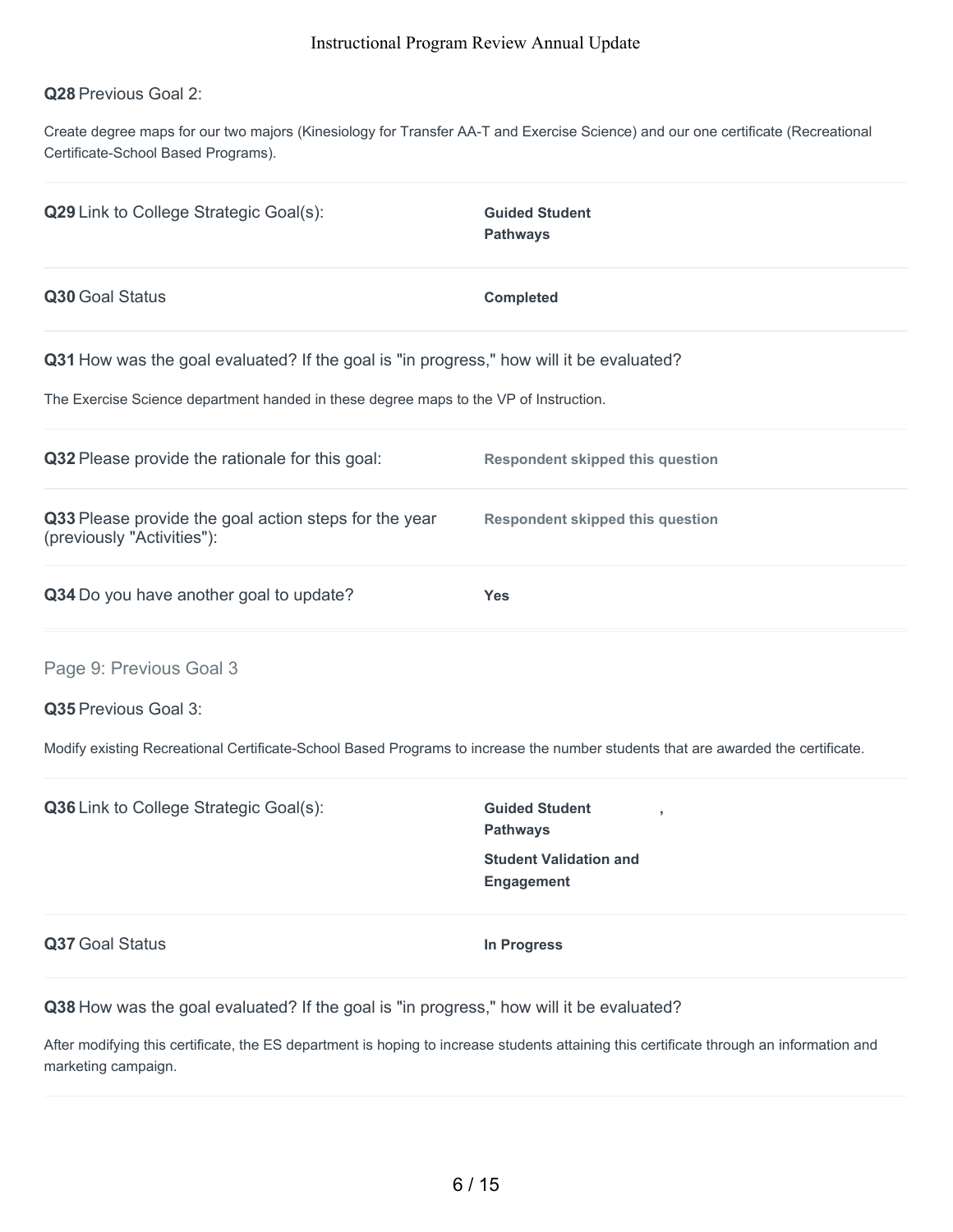**Q39** Please provide the rationale for this goal:

Cuyamaca College has many students taking multiple classes in this certification (for example, ES 271 and ES 272). However, only one person has attained this certificate. One reason was the requirement of a work study class (ES 273). The deletion of ES 273 from this certificate will hopefully increase the number of students interested in attaining it.

**Q40** Please provide the goal action steps for the year (previously "Activities"):

1. Inform the counseling department of this certificate and try to have them "market" this certificate better.

2. Educate our ES students in each of our classes in this certificate that they can complete this certificate in only two semesters.

3. Collect data this year to show how many students are taking two or more of the certificate requirements and reach out to these students about the certificate.

| <b>Q41</b> Do you have another goal to update?                                       | <b>Yes</b>                                                                     |
|--------------------------------------------------------------------------------------|--------------------------------------------------------------------------------|
| Page 10: Previous Goal 4                                                             |                                                                                |
| <b>Q42 Previous Goal 4:</b>                                                          |                                                                                |
| Have D100 (gym) fitted for air condition so our students can learn more effectively. |                                                                                |
| Q43 Link to College Strategic Goal(s):                                               | <b>Student Validation and</b><br>$\overline{\phantom{a}}$<br><b>Engagement</b> |
|                                                                                      | <b>Organizational Health</b>                                                   |
| <b>Q44 Goal Status</b>                                                               | <b>Not</b>                                                                     |
|                                                                                      | <b>Started</b>                                                                 |

## **Q45** How was the goal evaluated? If the goal is "in progress," how will it be evaluated?

We currently do not have air conditioning in D100 (gym).

#### **Q46** Please provide the rationale for this goal:

The ES department offers multiple courses in D100 without air conditioning. D100 has had a temperature measuring of over 95 degrees during many of our classes. Besides being unsafe for our students and especially many of our older students, it is difficult and almost impossible to teach under these conditions. In fact, during a two week span, two ES 155a students had to be carted off to the health office due to heat related issues.

## **Q47** Please provide the goal action steps for the year (previously "Activities"):

1. College put air conditioning in D100.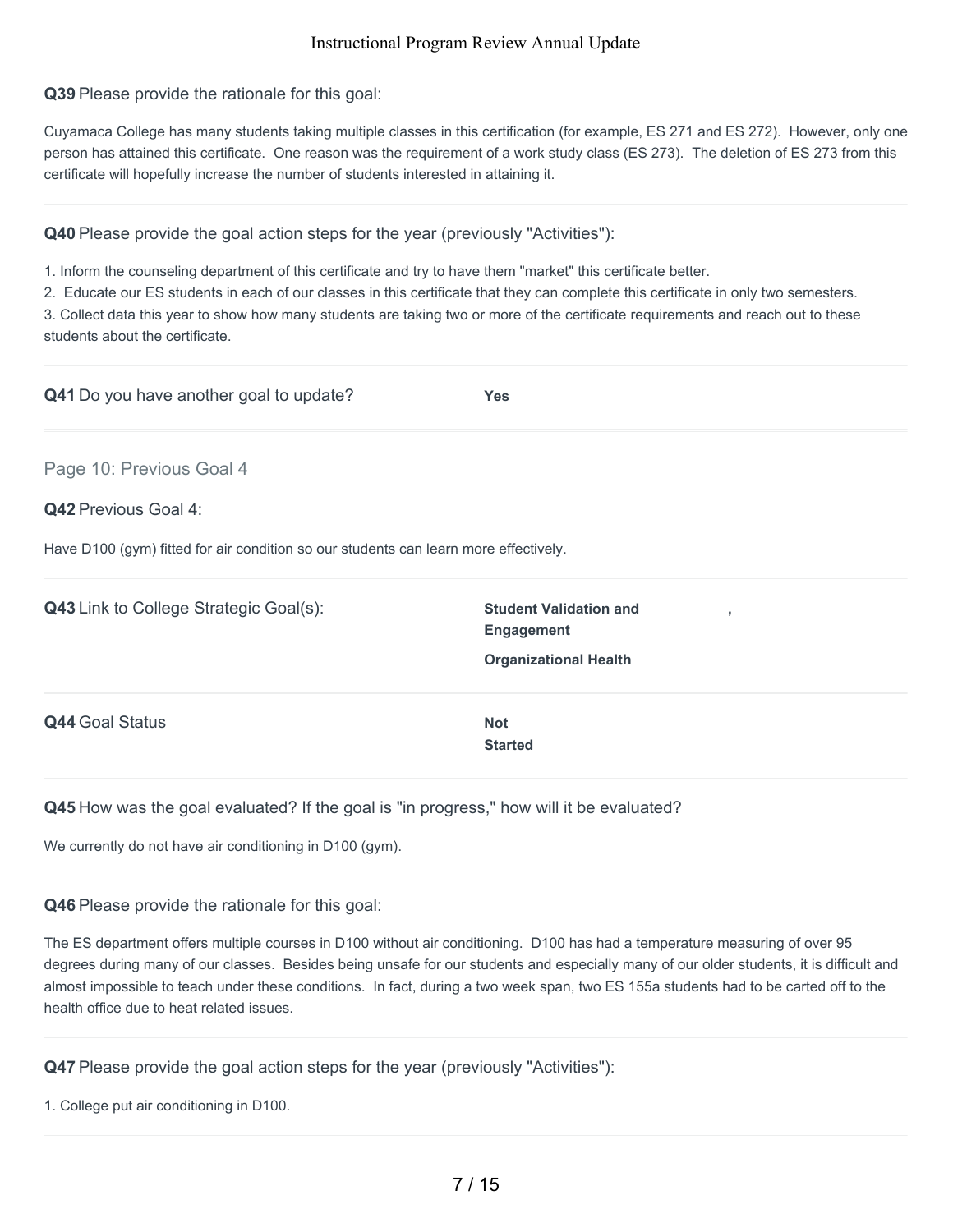Page 11: V. New Goals (If Applicable)

**Q48** Would you like to propose any new goal(s)? **Yes**

Page 12: New Goal 1

**Q49** New Goal 1:

Change class max for some of our ES classes that do not represent the appropriate class max.

**Q50** Link to College Strategic Goal(s): **Guided Student Pathways Student Validation and Engagement**

**Q51** Please provide the rationale for this goal:

Currently we have a number of ES courses that do not have the correct class size. These courses have 50 student maximums when it is not appropriate to have 50 students in these courses. Like a science laboratory with only 15 microscopes, there would not be 50 students in the science laboratory class so up to four students have to share a microscope. Similarly, the ES department has classes with class size greater than what should be allowed. These classes are lecture and lab. Furthermore, our sister college at Grossmont has the same courses with the same class class space but with smaller class sizes.

**,**

**Q52** Please provide the goal action steps for the year (previously "Activities"):

1. The ES dean, ES department chair and VP of instruction meet to discuss this issue.

2. Identify courses with incorrect class size at Cuyamaca College (Cuy) and current class size at Grossmont College (GC):

ES 60abc (badminton) Cuy 50 GC 40

ES 76abc (tennis) Cuy 50 GC 36

ES 155abc (basketball) Cuy 50 GC 30

ES 170abc (soccer) Cuy 50 GC 25

ES 175abc (volleyball) Cuy 50 GC 30

#### **Q53** How will the goal be evaluated?

After the changes of the class max to the ES classes listed above, success rates can be used to see if the proper lab participation access will increase success in these classes.

|  | Q54 Do you have another new goal? | <b>Yes</b> |
|--|-----------------------------------|------------|
|--|-----------------------------------|------------|

Page 13: New Goal 2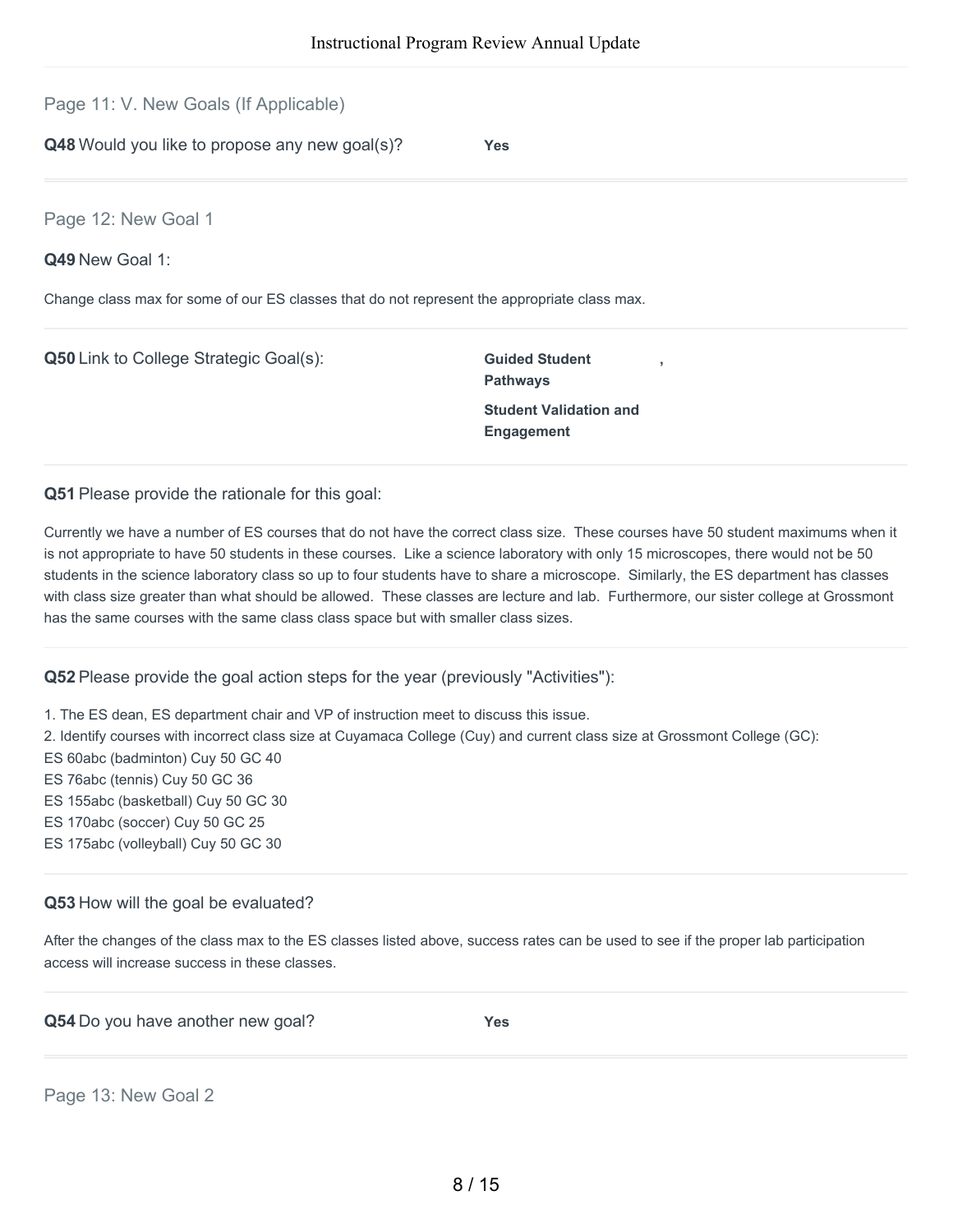**Q55** New Goal 2:

Update Sound system in D100

| Q56 Link to College Strategic Goal(s):                                                                                                                                                                                                                                                                     | <b>Guided Student</b><br><b>Pathways</b><br><b>Student Validation and</b><br>Engagement<br><b>Organizational Health</b> |  |
|------------------------------------------------------------------------------------------------------------------------------------------------------------------------------------------------------------------------------------------------------------------------------------------------------------|-------------------------------------------------------------------------------------------------------------------------|--|
| Q57 Please provide the rationale for this goal:                                                                                                                                                                                                                                                            |                                                                                                                         |  |
| With the D100 becoming a smart classroom, the sound system in the gym needs to be updated. Currently, the sound system is<br>sporadic at best. With the Smart Class room being installed in D100, audio will be necessary to utilize the full potential of the system.                                     |                                                                                                                         |  |
| Q58 Please provide the goal action steps for the year (previously "Activities"):<br>1. Utilize audio and speaker purchase plans created by the Cuyamaca College technology staff.<br>2. Secure bids from three vendors to purchase and install the equipment.<br>3. Find college funds to support project. |                                                                                                                         |  |
| Q59 How will the goal be evaluated?                                                                                                                                                                                                                                                                        | <b>Respondent skipped this question</b>                                                                                 |  |
| Q60 Do you have another new goal?                                                                                                                                                                                                                                                                          | <b>Yes</b>                                                                                                              |  |
| Page 14: New Goal 3                                                                                                                                                                                                                                                                                        |                                                                                                                         |  |
| Q61 New Goal 3:                                                                                                                                                                                                                                                                                            |                                                                                                                         |  |
| Offer a "spin cycle" course in D203                                                                                                                                                                                                                                                                        |                                                                                                                         |  |
| Q62 Link to College Strategic Goal(s):                                                                                                                                                                                                                                                                     | <b>Student Validation and</b><br><b>Engagement</b><br><b>Organizational Health</b>                                      |  |

**Q63** Please provide the rationale for this goal:

Spin cycle classes are popular classes many colleges. Currently our ES department has 12 life cycles in D100. The additional 8 life cycles will allow us to offer a spin cycle course. As this course grows in popularity on our campus, the ES department can offer more "spin" classes.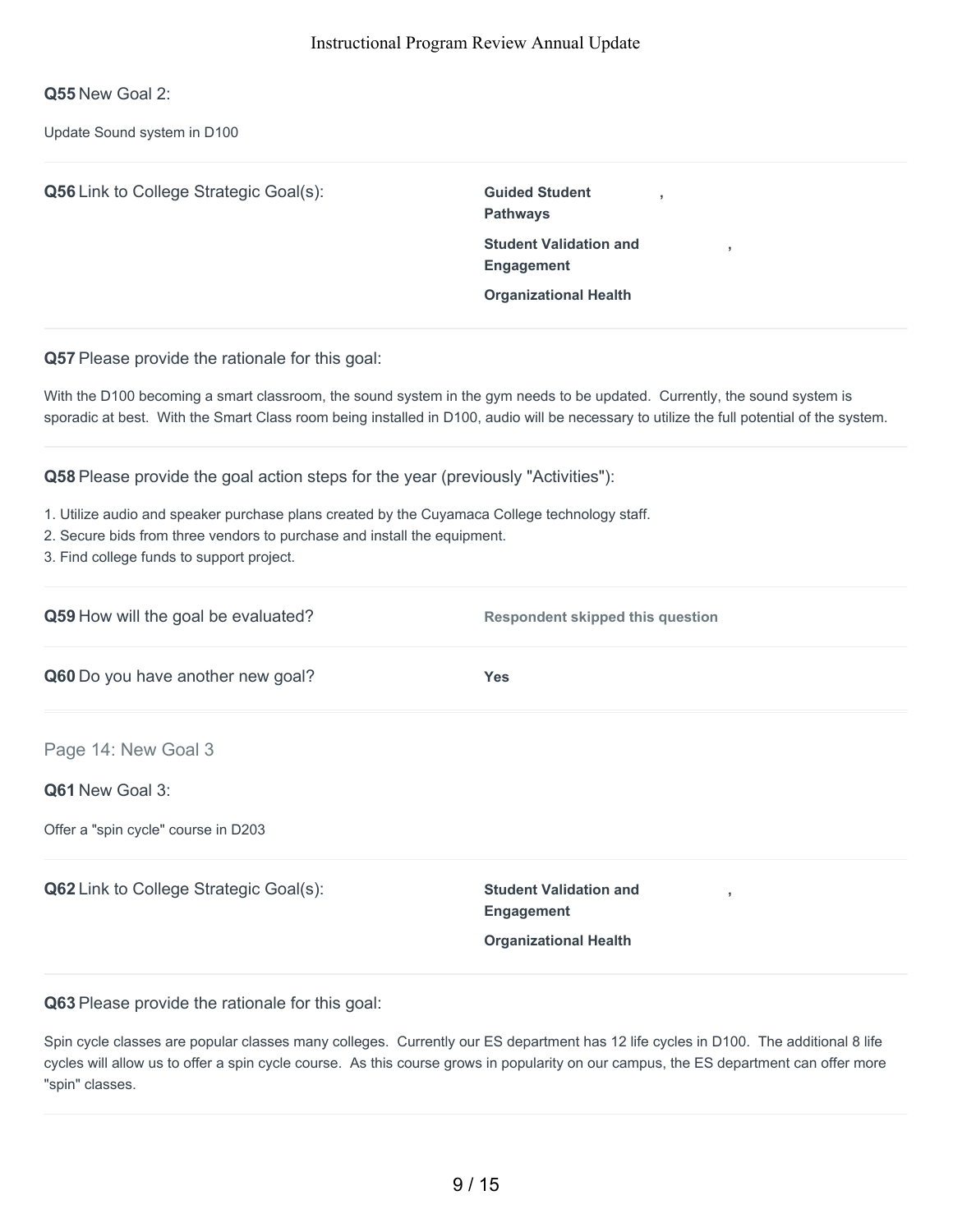**Q64** Please provide the goal action steps for the year (previously "Activities"):

- 1. College finds funding to purchase 8 life cycles.
- 2. ES department writes curriculum for class.
- 3. The ES department offers the class.

The ES department is confident that when Cuyamaca College offers this class it will become one of the most popular classes on this campus.

#### **Q65** How will the goal be evaluated?

Success rate will be used to evaluate this class. Retention from beginning to intermediate to advance will be used as a metric for class success.

| Q66 Do you have another new goal?                                                   | <b>No</b>                               |
|-------------------------------------------------------------------------------------|-----------------------------------------|
| Page 15: New Goal 4                                                                 |                                         |
| Q67 New Goal 4:                                                                     | <b>Respondent skipped this question</b> |
| <b>Q68</b> Link to College Strategic Goal(s):                                       | <b>Respondent skipped this question</b> |
| Q69 Please provide the rationale for this goal:                                     | <b>Respondent skipped this question</b> |
| Q70 Please provide the goal action steps for the year<br>(previously "Activities"): | <b>Respondent skipped this question</b> |
| Q71 How will the goal be evaluated?                                                 | <b>Respondent skipped this question</b> |
| Page 16: VI. Resources Needed to Fully Achieve Goal(s)                              |                                         |
| Q72 Is the program requesting resources this year to<br>achieve this goal?          | <b>Yes</b>                              |
| Page 17: V. Faculty Resource Needs                                                  |                                         |
| Q73 Are you requesting one or more faculty positions to<br>achieve this goal?       | <b>Yes</b>                              |
|                                                                                     |                                         |

| Page 18: Faculty Position Request(s) |
|--------------------------------------|
|--------------------------------------|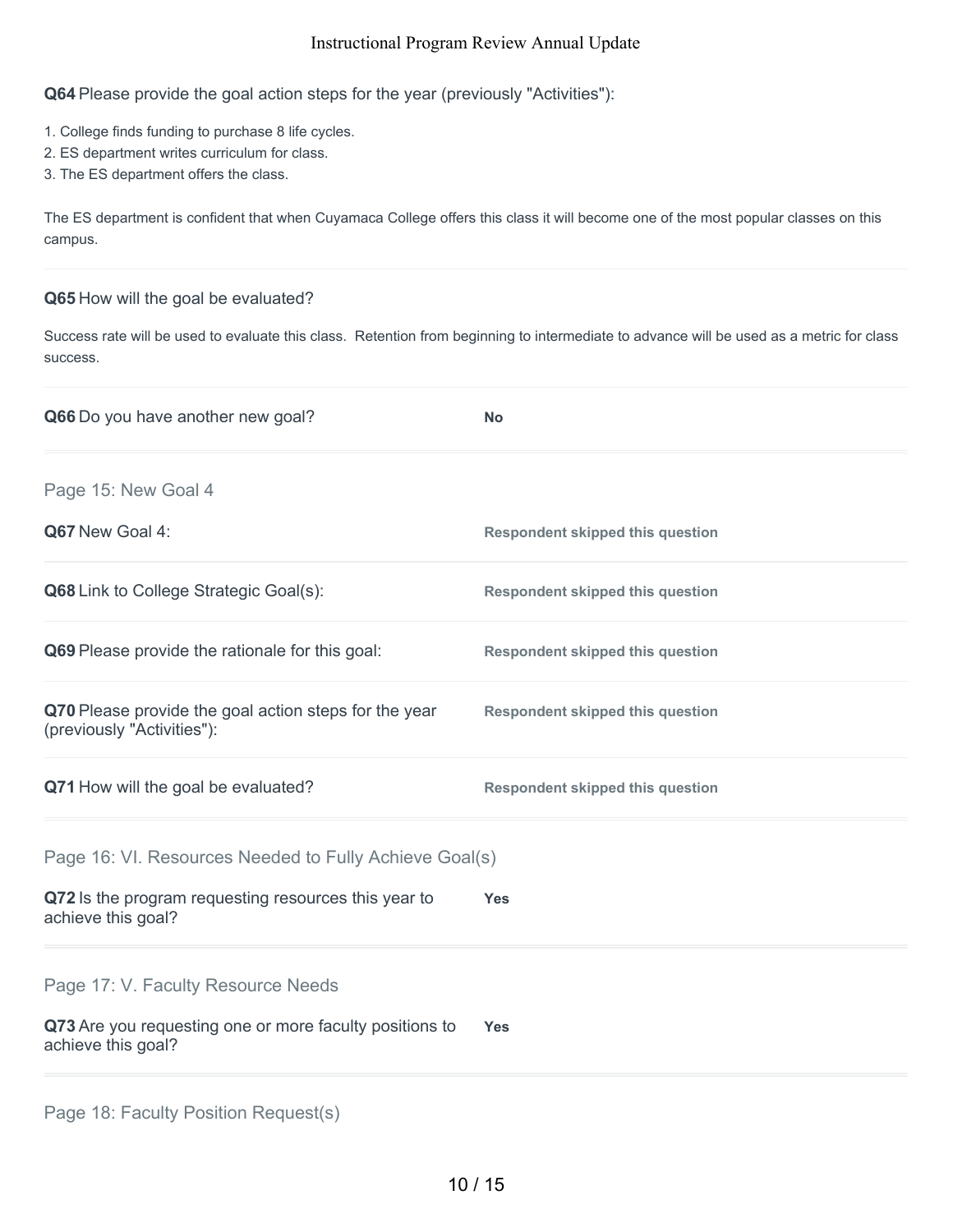**Q74** Please remember to complete the Faculty Position Request Form (accessible here, under Staffing Request Information) for this position that you are requesting and upload it using the button below.The Faculty Position Request Form (In Word) can be located here (under Staffing Request Information).Brief Description of the Position Requested:

Kinesiology Instructor / Women's Volleyball Coach

This position would be 50% Intercollegiate Women's Volleyball Coach and 50% Kinesiology Instructor. As a Kinesiology Instructor this person can and will teach a variety courses beyond volleyball.

#### **Q75** Faculty Position Request 1 - Related Program Goal(s):

Kinesiology Instructor / Women's Volleyball Coach

**Q76** Faculty Position Request Upload 1: Please upload the completed faculty request form for the above position using the button below. You can access the Word version of the Faculty Position Request Form here (under Staffing Request Information).

**Faculty Kinesiology Position - Spring 2019.docx(17.7KB)**

| Q77 Faculty Position Request 2 (if applicable): Please<br>remember to complete the Faculty Position Request<br>Form (accessible here, under Staffing Request<br>Information) for this position that you are requesting and<br>upload it using the button below. The Faculty Position<br>Request Form (In Word) can be located here (under<br>Staffing Request Information). Brief Description of<br><b>Position Requested:</b> | <b>Respondent skipped this question</b> |
|--------------------------------------------------------------------------------------------------------------------------------------------------------------------------------------------------------------------------------------------------------------------------------------------------------------------------------------------------------------------------------------------------------------------------------|-----------------------------------------|
| Q78 Faculty Position Request 2 - Related Program<br>Goal(s):                                                                                                                                                                                                                                                                                                                                                                   | <b>Respondent skipped this question</b> |
| Q79 Faculty Position Request Upload 2: Please upload<br>the completed faculty request form for the above position<br>using the button below. You can access the Word<br>version of the Faculty Position Request Form here.                                                                                                                                                                                                     | <b>Respondent skipped this question</b> |
| Page 19: VI. Classified Staff Resource Needs                                                                                                                                                                                                                                                                                                                                                                                   |                                         |
| Q80 Are you requesting one or more classified positions<br>to achieve this goal?                                                                                                                                                                                                                                                                                                                                               | <b>No</b>                               |
| Page 20: Classified Staff Position Request(s)                                                                                                                                                                                                                                                                                                                                                                                  |                                         |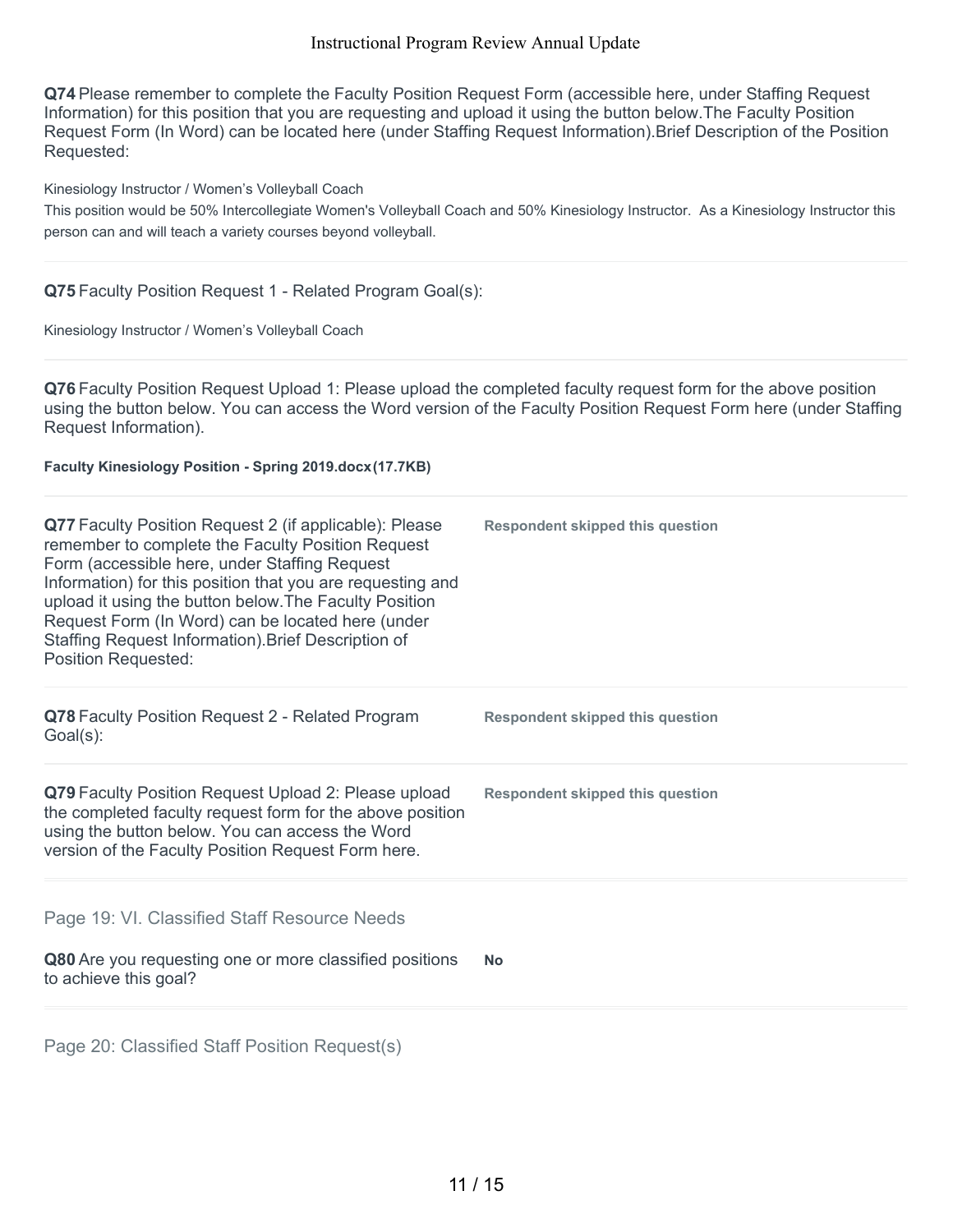| Q81 Classified Staff Position Request 1: Please<br>remember to complete the Classified Staff Position<br>Request Form (accessible here, under Staffing Request<br>Information) for this position you are<br>requesting. Brief Description of Position Requested:                   | <b>Respondent skipped this question</b> |
|------------------------------------------------------------------------------------------------------------------------------------------------------------------------------------------------------------------------------------------------------------------------------------|-----------------------------------------|
| Q82 Classified Staff Position 1 Related Program Goal(s):                                                                                                                                                                                                                           | <b>Respondent skipped this question</b> |
| Q83 Classified Staff Position 1 Request Upload: Please<br>upload a completed Classified Position Request Form<br>for this request using the button below. You can access<br>the Word version of the Classified Position Request<br>Form here.                                      | <b>Respondent skipped this question</b> |
| Q84 *** OPTIONAL*** Please use the button below to<br>upload the position classification description (obtained<br>from HR).                                                                                                                                                        | <b>Respondent skipped this question</b> |
| Q85 Classified Staff Position Request 2: Please<br>remember to complete the Classified Staff Position<br>Request Form (accessible here, under Staffing Request<br>Information) for each position you are requesting. Brief<br>Description of Position Requested:                   | <b>Respondent skipped this question</b> |
| Q86 Classified Staff Position 2 Related Program Goal(s):                                                                                                                                                                                                                           | <b>Respondent skipped this question</b> |
| Q87 Classified Staff Position Request 2 Upload: Please<br>upload a completed Classified Position Request Form<br>for this request using the button below. You can access<br>the Word version of the Classified Position Request<br>Form here (under Staffing Request Information). | <b>Respondent skipped this question</b> |
| Q88 *** OPTIONAL*** Please use the button below to<br>upload the position classification description (obtained<br>from HR).                                                                                                                                                        | <b>Respondent skipped this question</b> |
| Page 21: VII. Technology Resource Needs                                                                                                                                                                                                                                            |                                         |
| Q89 Are you requesting technology resources to achieve<br>this goal?                                                                                                                                                                                                               | <b>Yes</b>                              |
|                                                                                                                                                                                                                                                                                    |                                         |

Page 22: Technology Request(s)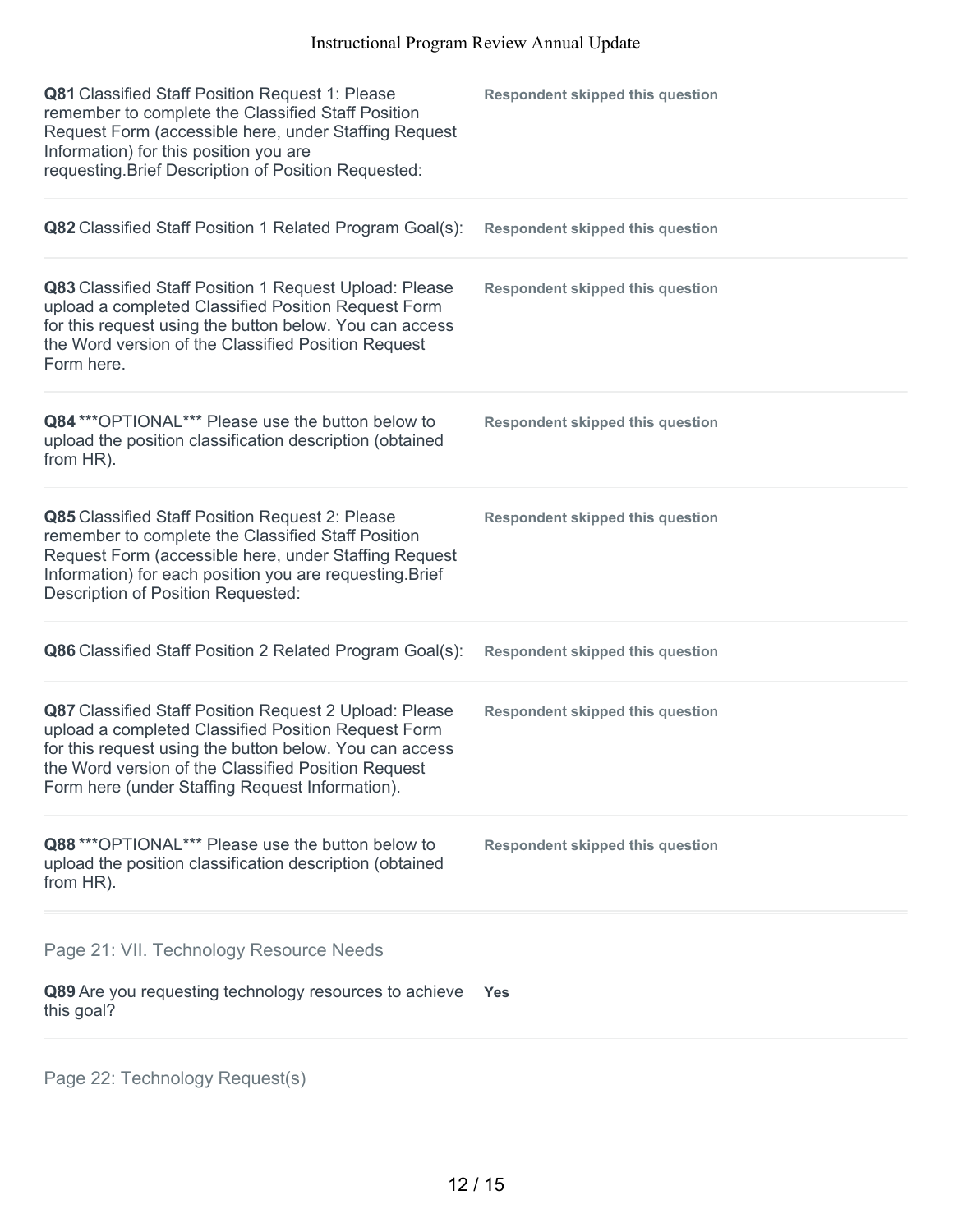**Q90** Technology Request 1: Please remember to complete a Technology Request Form for each request you are submitting. You can access the online Technology Request Form here: Technology Request Form

| Description:                                                                                                                                                                                                     | <b>Smart classroom in D100</b>                         |
|------------------------------------------------------------------------------------------------------------------------------------------------------------------------------------------------------------------|--------------------------------------------------------|
| One time or On-going                                                                                                                                                                                             | One time                                               |
| Amount Requested \$                                                                                                                                                                                              | \$10,000                                               |
| Related Program Review Goal(s):                                                                                                                                                                                  | Continuing goal of making D100 into a smart classroom. |
| Q91 Technology Request 2: Please remember to<br>complete a Technology Request Form for each request<br>you are submitting. You can access the online<br>Technology Request Form here: Technology Request<br>Form | <b>Respondent skipped this question</b>                |
| Page 23: VIII. Perkins and Strong Workforce Resource Needs                                                                                                                                                       |                                                        |
| Q92 Are you requesting Perkins and/or Strong<br>Workforce resources to achieve this goal?                                                                                                                        | <b>No</b>                                              |
| Page 24: Perkins Request and Strong Workforce                                                                                                                                                                    |                                                        |
| Q93 Perkins Request and Strong Workforce 1: Please<br>remember to complete the Perkins Request Form and<br>submit it via the annual Perkins/Strong Workforce<br>request process/cycle.                           | <b>Respondent skipped this question</b>                |
| Q94 Perkins Request and Strong Workforce 2: Please<br>remember to complete the Perkins Request Form and<br>submit it via the annual Perkins/Strong Workforce<br>request process/cycle.                           | <b>Respondent skipped this question</b>                |
| Page 25: IX. Supplies/Equipment Resource Needs                                                                                                                                                                   |                                                        |
| Q95 Are you requesting supplies and/or equipment<br>resources to achieve this goal?                                                                                                                              | <b>Yes</b>                                             |
|                                                                                                                                                                                                                  |                                                        |

Page 26: Supplies/Equipment Request(s)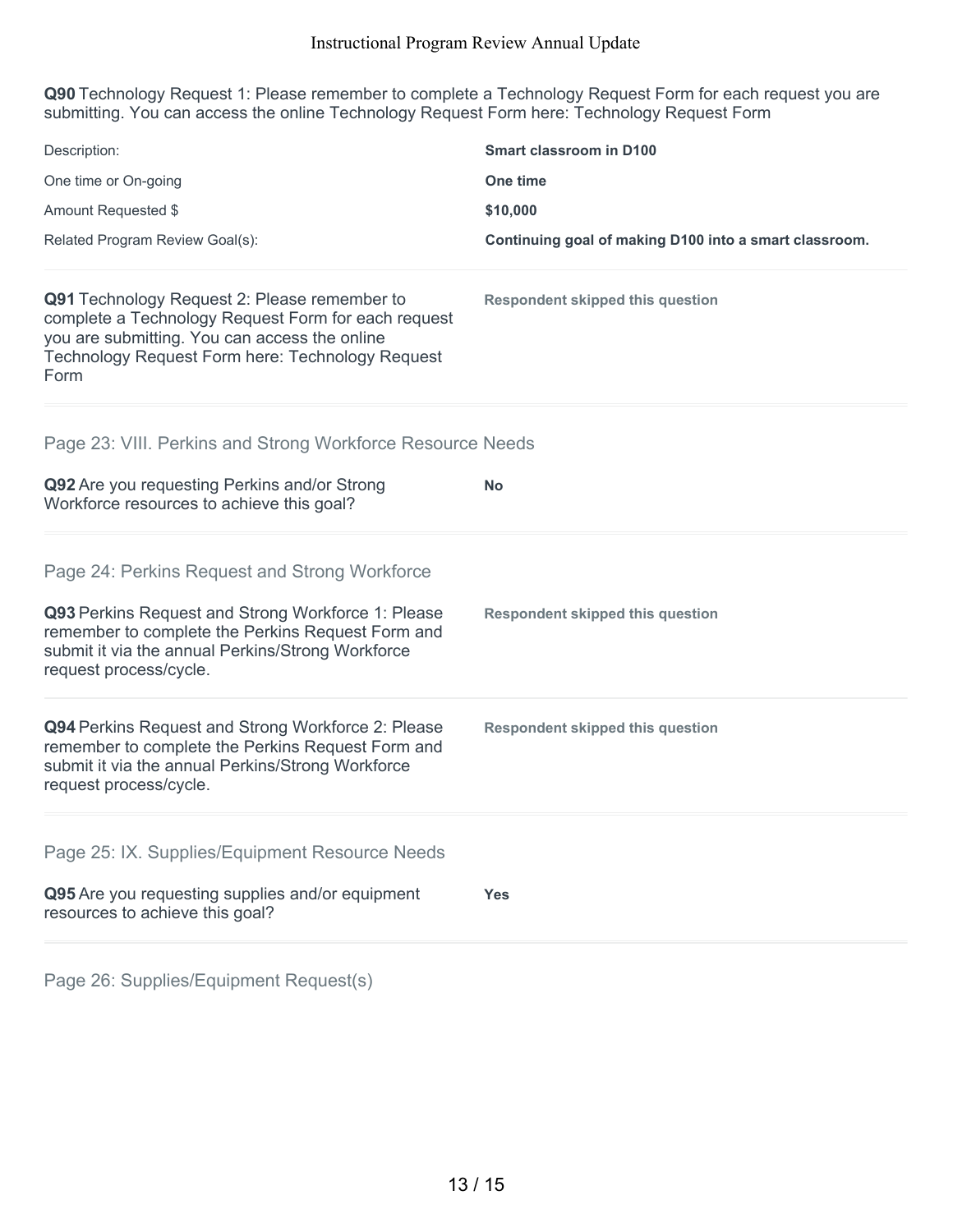**Q96** Supplies/Equipment Request 1: In the boxes below please provide information on your request. Supplies/Equipment requests will be considered on a one-time funding basis.

| Description:                                                                                                                                                                          | Life cycles for D203 (8 cycles)                                                             |
|---------------------------------------------------------------------------------------------------------------------------------------------------------------------------------------|---------------------------------------------------------------------------------------------|
| Amount Requested \$:                                                                                                                                                                  | \$2100 per cycle for a total of \$16900                                                     |
| Related Program Review Goal(s):                                                                                                                                                       | Goal to offer "spin" classes in D203                                                        |
| Q97 Supplies/Equipment Documentation 1: Please<br>upload any supplies/equipment quotes or additional<br>documentation for this request.                                               | <b>Respondent skipped this question</b>                                                     |
| Q98 Supplies/Equipment Request 2: In the boxes below<br>please provide information on your request.<br>Supplies/Equipment requests will be considered on a<br>one-time funding basis. | <b>Respondent skipped this question</b>                                                     |
| Q99 Supplies/Equipment Documentation 2 : Please<br>upload any supplies/equipment quotes or additional<br>documentation for this request.                                              | <b>Respondent skipped this question</b>                                                     |
| Page 27: X. Facilities Resource Needs                                                                                                                                                 |                                                                                             |
| Q100 Are you requesting facilities resources to achieve<br>this goal?                                                                                                                 | Yes                                                                                         |
| Page 28: Facilities Request                                                                                                                                                           |                                                                                             |
| Q101 Facilities Request 1: Please provide the information below and remember to complete a Facilities Request<br>Form accessible here: Facilities Request Form                        |                                                                                             |
| Description:                                                                                                                                                                          | <b>Air Conditioning in D100</b>                                                             |
| Amount Requested \$:                                                                                                                                                                  | unknown                                                                                     |
| Related Program Review Goal(s):                                                                                                                                                       | Goal to have one of the most used classrooms on our<br>campus (D100) have air conditioning. |
| Q102 Facilities Request 2: Please provide the<br>information below and remember to complete a Facilities<br>Request Form, accessible here: Facilities Request Form                    | <b>Respondent skipped this question</b>                                                     |
| Page 29: XI. Professional Development Resource Needs                                                                                                                                  |                                                                                             |
| Q103 Are you requesting professional development<br>resources to achieve this goal?                                                                                                   | <b>No</b>                                                                                   |